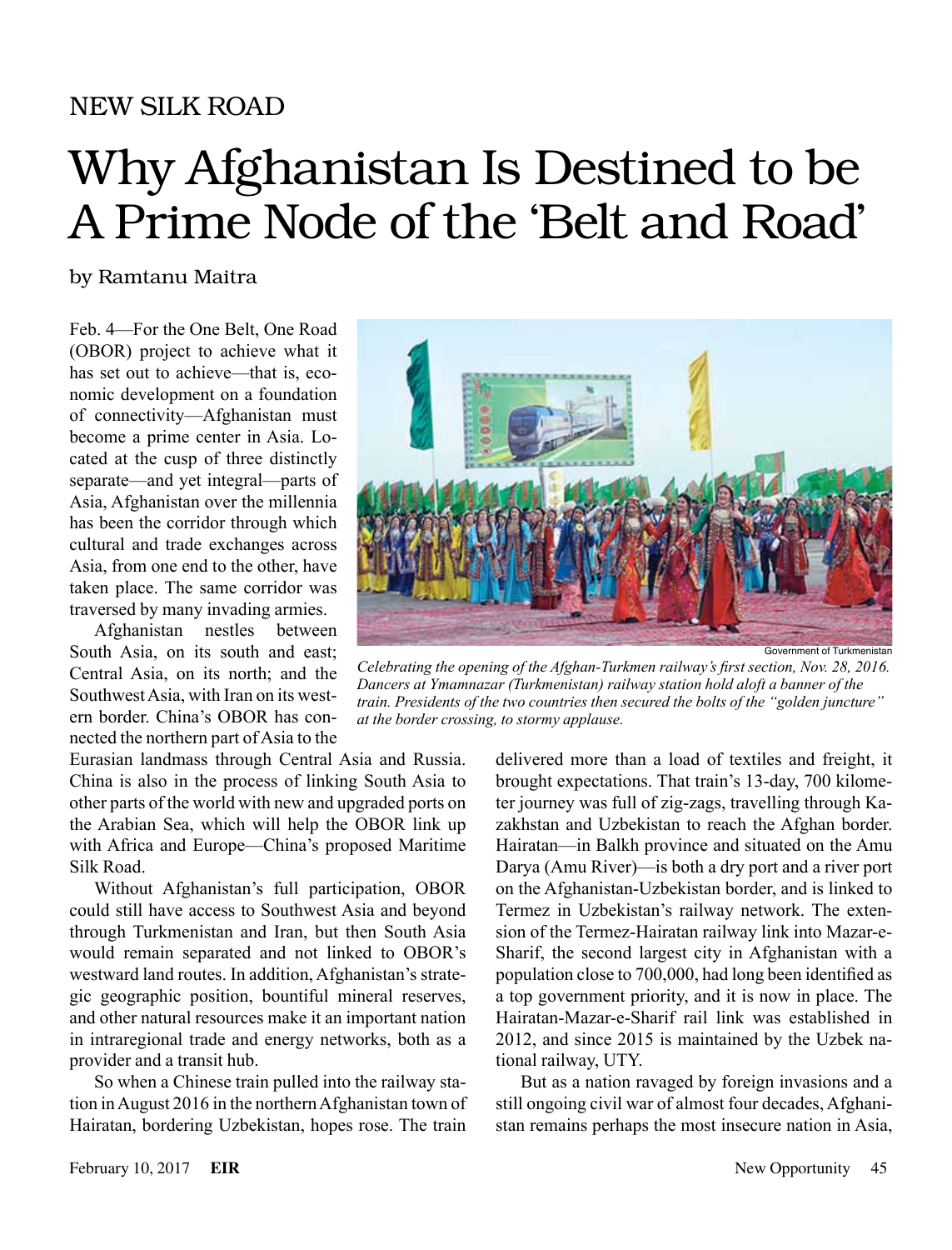depending heavily on aid money for its daily sustenance. It simply does not have the means to carry out large capital investments until it is made secure. As a result, Afghanistan has no internal railroad network. At present, it is planning to link some of its border towns with its neighbors' railroads, but a fuller plan for a national railway, drawn up by the Afghanistan Railway Authority, is still only on paper (see map).

#### **At Last, Rail Links to Neighbors**

On its east, Afghanistan borders Pakistan along the poorly marked and wholly disputed 2,640 kilometer Durand Line. The border was established after the 1893 Durand Line Agreement was reached between the Government of the British Raj (the British Government of India) and Afghan Amir Abdur Rahman Khan, for fixing their respective spheres of influence, in the context of the "Great Game" between the British and Russian empires. The demarcation was never accepted by Afghanistan. It is astonishing that even today, no functional rail link exists between the two neigh-

boring countries, Afghanistan and Pakistan, with such a long common border.

To its north, Afghanistan and Turkmenistan have recently agreed to develop a major rail link. A railroad from Atamyrat in Turkmenistan to the Ymamnazar border crossing point (85 km) and Afghanistan's customs facilities at Akina (3 km) was officially opened on



Central Asia Regional Economic Cooperation

*The Afghanistan National Railway Plan, developed by the Afghanistan Railway Authority, follows the "ring road" concept. The Northern Line, focused on general freight, will have Russian and standard gauges. The Southern Line, focused on mineral freight, will have standard gauge. Mining areas of interest are noted.*

November 28, 2016 by Turkmenistan's President Gurbanguly Berdimuhamedov and Afghanistan's President Ashraf Ghani. Construction had begun in June 2013. This route is also known as the Lapis-Lazuli Railroad, a reference to this historic export corridor along which Afghanistan's lapis lazuli and other semiprecious stones were exported to the Caucasus, Russia, the Bal-



*Tanker cars on Afghanistan's rail line that links Mazar-e-Sharif with Hairatan on the Uzbekistan border.*

kans, Europe, and North Africa more than 2,000 years ago. Forty-six rail cars of the first cargo train—loaded with flour, grain, cement, urea for fertilizer, and sulphur came to Akina—traveling over two railway bridges along the 88 km Atamyrat-Ymamnazar (Turkmenistan)- Akina (Afghanistan) section.

Plans are afoot to extend this railroad to Tajikistan. That project is known as the TAT Railway (for Turkmenistan, Afghanistan, Tajikistan), which will link Turkmenistan through northern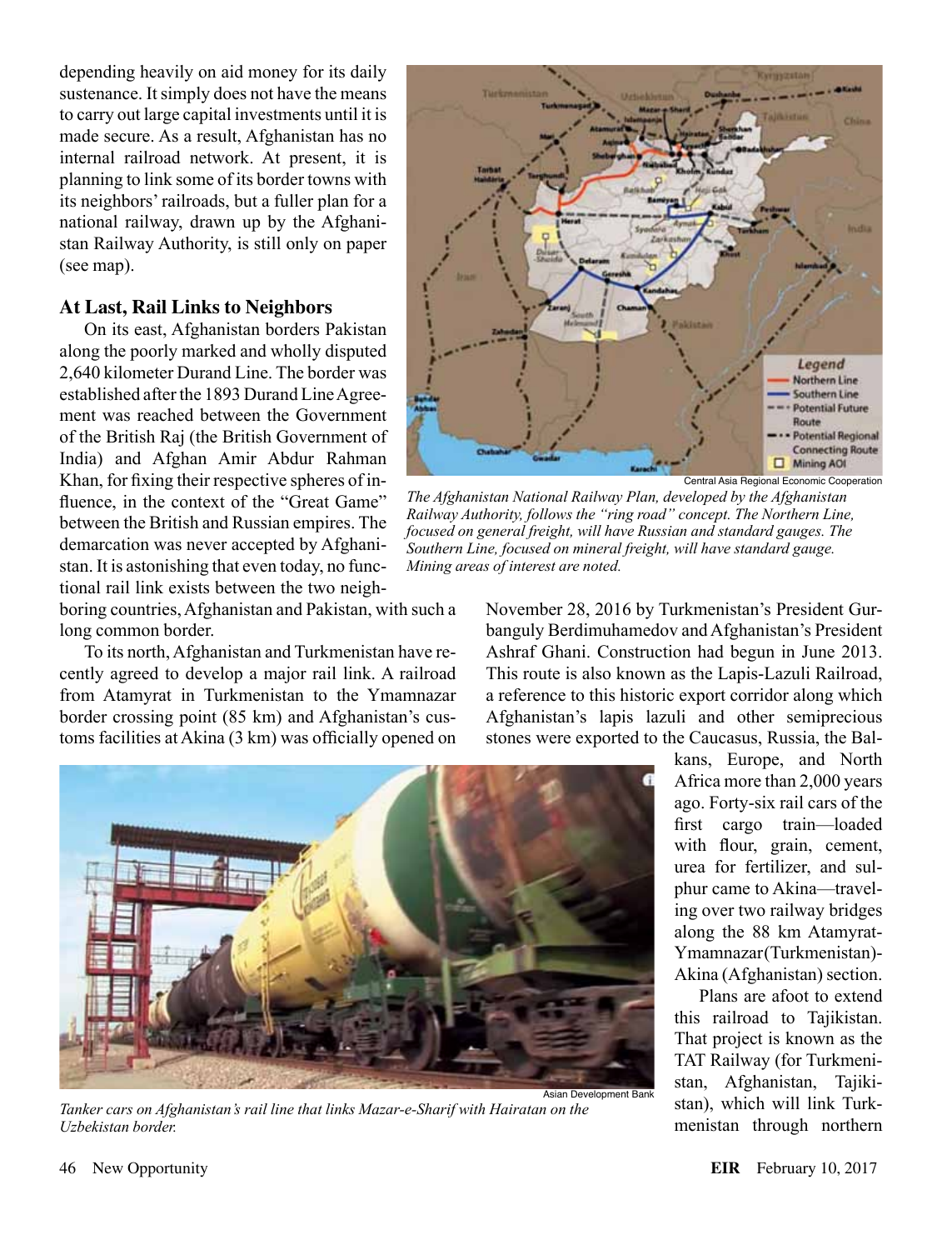Afghanistan to the Tajik border. The length of the extended railroad will be around 640 km and would run to Andkhoy, then east via Sheberghan to meet the existing line from Uzbekistan to Mazar-e-Sharif. It will cross the river to enter Tajikistan, terminating at Kolkhozabad on the existing railway from Uzbekistan to Qurghonteppa (formerly Kurgan-Tyube). But this route is not yet certain—variations are being considered.

The Atamyrat-Akina railroad is the second cross-border railway between Turkmenistan and Afghanistan. A short, Soviet-built line goes to a freight terminal at the Afghan border town of Towraghondi, north of Herat.

Looking west, construction of a 191 km railway linking Afghanistan

to Iran—from Herat to Khaf—is progressing. Herat is the most important city in west Afghanistan, where Iran has made notable investments over decades. Tehran has completed its segment which, from the Iranian town of Khaf (connected to Iran's main railroad), heads slightly south and then east. The line will cross the border through arid and rugged terrain. On the Afghan side, according to local officials, construction work has begun.

By establishing rail links with Turkmenistan and Iran, in particular, Kabul is indicating its priority to link up regionally in Afghanistan's north and west. But recently, discussions have begun in another direction, for a rail connection between Afghanistan and Pakistan. Beijing has shown interest in developing this link, and in May 2016, Pakistani media reported that a survey for a Jalalabad-Peshawar railway (150 km) would start soon, quoting Masood Amin, adviser to the Afghan Ministry of Public Works. Jalalabad and Peshawar both lie near a line drawn between Kabul and Islamabad.

#### **Access to Chabahar Port**

In May 2016, leaders of Afghanistan, India, and Iran signed the Chabahar Port agreement in Tehran. Afghanistan is expected to have multi-modal (sea and land) access through the strategic Chabahar Port in Iran, to South Asia, East Asia, and Africa, by the end of this year. Work on the port began last year as a joint venture of Kandla Port Trust and Jawaharlal Nehru Port Trust.



*Afghanistan's Garland Highway or Ring Road connects the major cities—Kabul, Jalalabad, Kandahar City, Herat, and Mazar-e-Sharif. Much of the 2,210 kilometer road is in disrepair.*

Afghanistan's Garland Highway (or Ring Road) can be reached from Chabahar Port using the existing Iranian road network and the Zaranj-Delaram road, constructed by India in 2009. The road connects Zaranj on the Iran border with the Ring Road at Delaram.

Now on the drawing boards is a rail link between Chabahar Port and Zahedan (Iran), close to the intersection of the Iran, Afghanistan, and Pakistan borders and about 200 km from Zaranj. The Indian state-owned IRCON has an agreement with the Construction, Development of Transport, and Infrastructure Company (CDTIC) of Iran to build the link at a cost of \$1.6 billion, as part of the transit corridor to Afghanistan.

#### **A Ring Road in Poor Repair**

With no railway network that criss-crosses and unites Afghanistan, efficient movement within the country depends entirely on the 2,210 km Ring Road, a highway that lies inside Afghanistan like a garland. It is the only transport system that not only connects many Afghans within the country, but also connects with Pakistan, Tajikistan, and Iran.

Construction of the Ring Road began in Herat province bordering Iran. From there it goes south, passing through Nimruz, Farah, and Helmand provinces before reaching Kandahar. The road continues through the eastern provinces of Zabul, Ghazni, Wardak, Kabul, and Parwan. It then passes through Baghlan to reach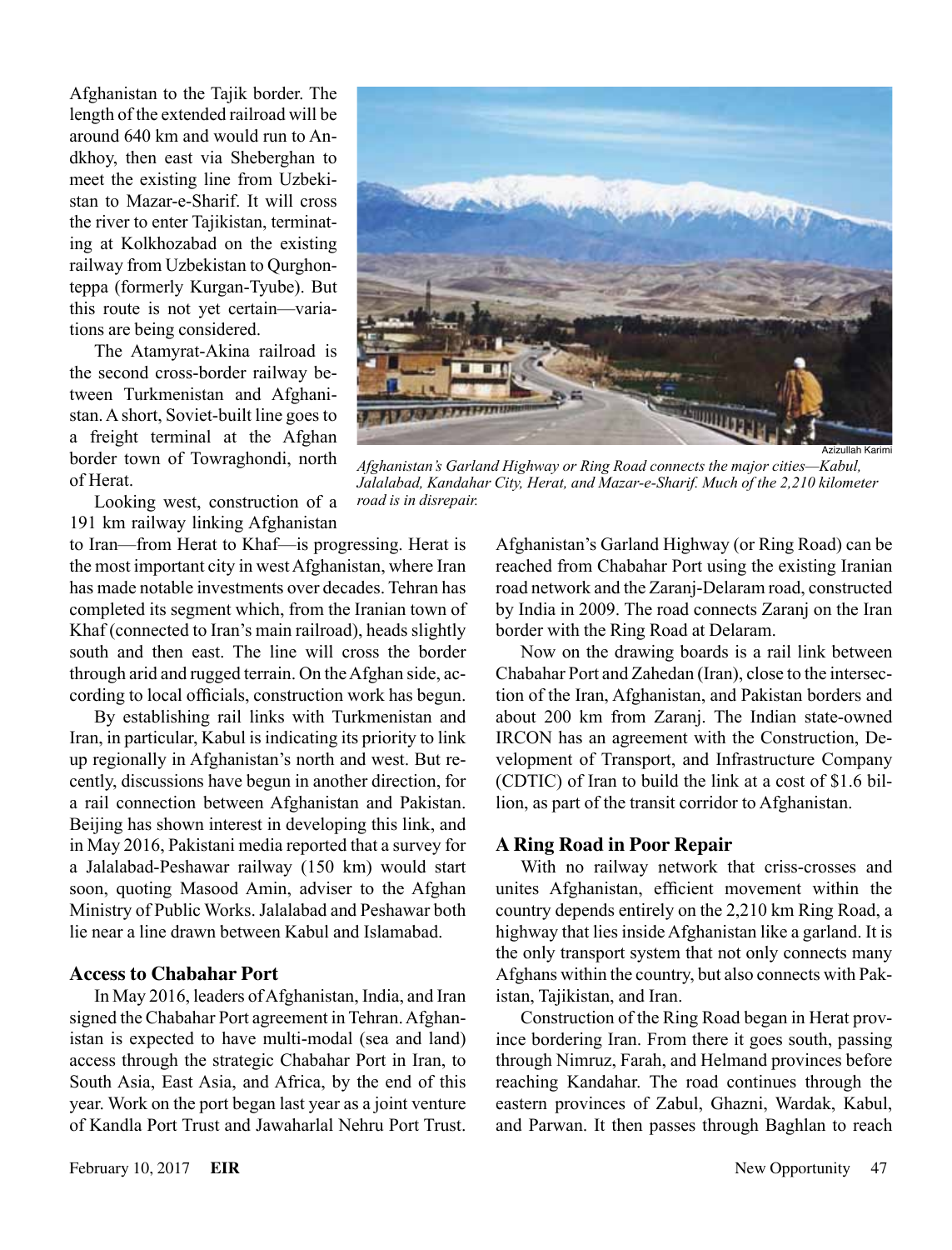Balkh in the north. From Balkh province, which borders Uzbekistan, it turns west through Jowzjan, Faryab, and Badghis provinces before returning to Herat and completing the garland. But the last segment, connecting Akina on the Turkmenistan border with Herat, still has 233 km of road missing. There are some entirely unpaved stretches of dirt track.

The ongoing armed conflict engulfing most of Afghanistan has significantly damaged the condition of the Ring Road and the regional road networks. The U.S. Special Inspector General for Afghanistan Reconstruction (SIGAR), John Sopko, in his October 2016 report, pointed out that the billions of dollars spent by USAID and the U.S. Department of Defense have done little to restore the full functionality of these roads. He [wrote,](https://www.sigar.mil/pdf/audits/SIGAR-17-11-AR.pdf)

SIGAR selected and assessed the condition of 1,640 kilometers of U.S.-funded national and regional highways, or approximately 22 percent of all paved roads in Afghanistan. The results indicate that most of these highways need repair and maintenance. For example, SIGAR performed inspections of 20 road segments and found that 19 segments had road damage ranging from deep surface cracks to roads and bridges destroyed by weather or insurgents. Moreover, 17 segments were either poorly maintained or not maintained at all, resulting in road defects that limited drivability. MOPW [Ministry of Public Works] officials acknowledged that roads in Afghanistan are in poor condition. In August 2015, an MOPW official stated that 20 percent of the roads were destroyed and the remaining 80 percent continue to deteriorate. The official added that the Kabul to Kandahar highway is beyond repair and needs to be rebuilt. USAID estimated that unless maintained, it would cost about \$8.3 billion to replace Afghanistan's road infrastructure, and estimated that 54 percent of Afghanistan's road infrastructure suffered from poor maintenance and required rehabilitation beyond simple repairs.

#### **A Transportation Network Is Crucial**

Afghanistan has very difficult terrain. Larger than France, but with less than half of France's population, it is dominated by the Hindu Kush mountain range and its extending ranges to the west. The 800 km (500 mile) Hindu Kush descends to the valley of the Amu Darya



*On the road from Kabul to Jalalabad, toward Pakistan.*

on the north and the Indus River valley on the south. The Hindu Kush straddles the Pakistan-Afghanistan frontier and crosses Afghanistan in a generally southwestward direction, gradually diminishing in altitude until, opposite Kabul (and to its west), the main ridge is from 15,000 to 20,000 feet high. One hundred miles or so northwest of Kabul, the Koh-i-Baba range—overlapping the western extremity of the Hindu Kush with which it is connected by the Shibar Pass—prolongs the watershed to the west past Bamiyan. On the northeastern side of the Hindu Kush—

Round the Kunar Valley and in Nuristan, the deep ravines and precipitous slopes are clad with magnificent forests of deodar, pine and larch. Further west the slopes and ridges are bare and brown. In the narrow valleys where the swiftrunning streams, snow-fed from the peaks above, make irrigation possible. Although in some high valleys are to be found stretches of grasslands, the general impression of the great range is of a wild, desolate little-known country, a country of great peaks and deep valleys, of precipitous gorges and rushing grey-green rivers. (W.K. Fraser-Tytler, *Afghanistan: A study of Political Developments in Central and Southern Asia*, 1950)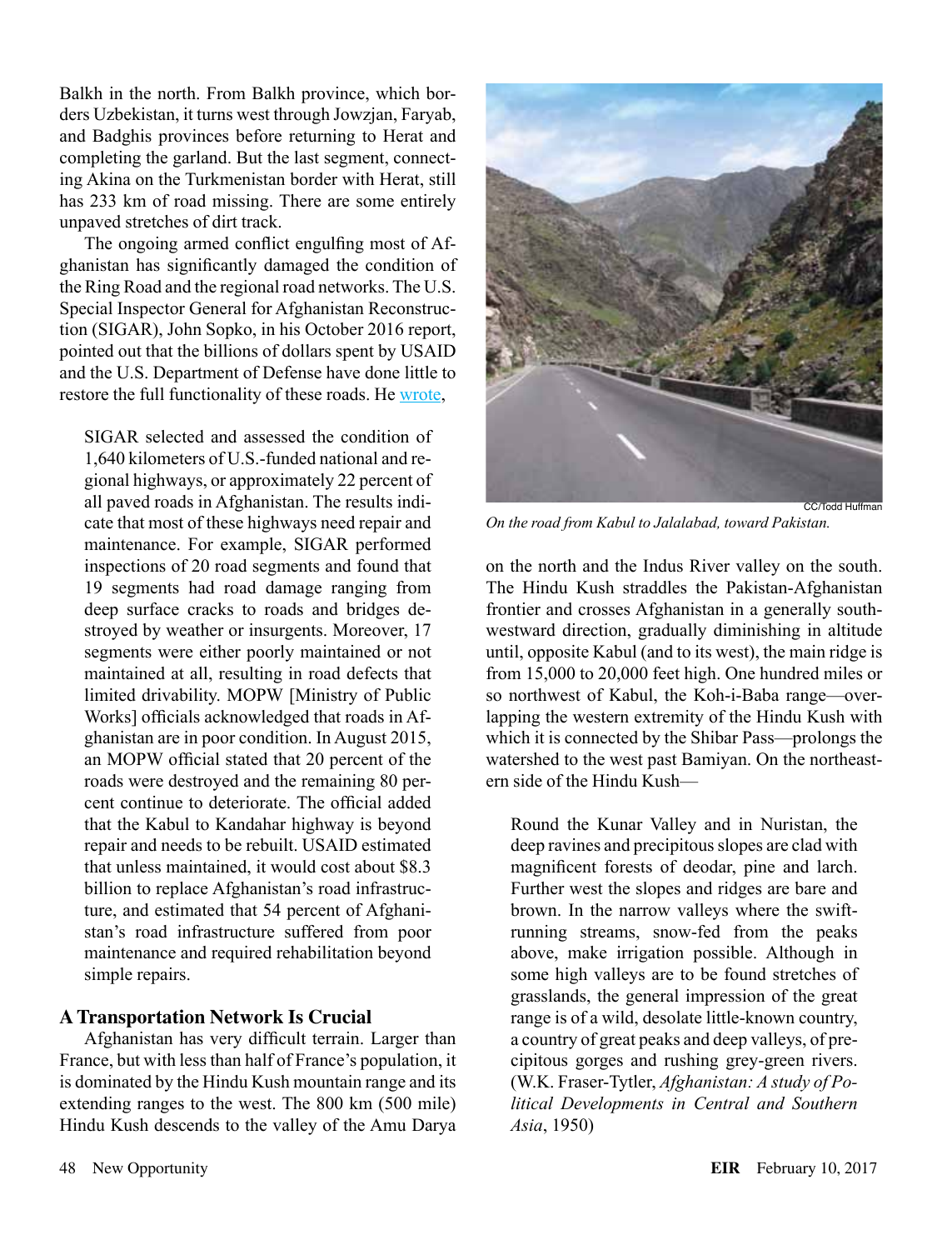So wrote a historian who traveled through Afghanistan. Only a transport network can unite such a land.

#### **The Many Peoples**

These natural barriers created by the Hindu Kush range, and the lack of transportation networks, have kept Afghanistan's ethnic groups as varied as ever. The Pushtuns, whose original home in the region was the Suleiman Range on the eastern border of Pakistan's Balochistan province, have their own language, Pushtu. Although it is difficult to pin down their origin, it is likely they are of Turko-Iranian stock with a generous admixture of Indian blood. Among them are the Ghilzais, a large community among the Pushtuns.

Some historians claim the Ghilzais are of Turkish stock and were pre-eminently a nomad people grazing sheep and cattle, who moved from one grazing pasture to another seasonally. Hundreds of years ago they were preeminent in the Kabul and Ghazni areas, but more recently they have spread southwards.

In the north, Tajiks, a non-nomad people of Persian origin, and the Uzbeks, of Turkish origin, dominate. The Tajiks are settled mostly around Kabul, in Kohistan and the valley of the Panjshir River, and in the northeast beyond the Hindu Kush in the valley of upper Amu Darya. Uzbeks are found all along the plains from Murghab River on the west to Faizabad in the Badakhshan province in the east. They are farmers and breed Turkmen horses and the famous Karakul sheep. There is also a small community of Turkmen along the south-



*Hazara family in Afghanistan. The Hazaras are descended from Tatar regiments of Chinggis Khan. Note indication of tillage, upper left.*



*The Blue Mosque of Mazar-e-Sharif, where Ali bin Abi Talib, son-in-law of the prophet Muhammad and founder of Shi'a Islam, is interred.*

ern bank of the Amu Darya. There are Kyrgyz living on the upper reaches of Amu Darya, in the narrow Wakhan corridor that ends at the border with China's Xinjiang province. Their ancestors probably migrated from eastern Siberia.

Several hundred thousand Nuristanis live at high elevations along small river valleys in northeast Afghanistan, along the border with Pakistan, north of Kabul and Jalalabad and south of the Wakhan corridor. The Nuristanis believe they are either related to the Greek occupying forces of Alexander of Macedon that invaded the region in about 330 BCE, or to the tribes of Mecca who rejected Islam.

In Afghanistan's west, known as the Hazarajat, live the descendants of Tatar regiments brought to Afghanistan by Chinggis Khan. The Tatars are a result of the

> combination of ethnicities that allied with Chinggis Khan's Mongols in their wars across Eurasia. The Hazaras, a large community, most of whom are Twelver Shi'a, are also found in Baghlan, Samangan, Balkh, Jawzjan, and Badghis provinces. There are close to 750,000 Hazaras living in Afghanistan and almost a million spread over Iran and Pakistan. Hazaras have a very strong presence in Central Afghanistan, living in pastoral lands situated among narrow valleys, rugged mountain slopes, and turbulent rivers.

> The dispersion of cultures cries out for a transportation network, to enable the peoples to become participants in a single nation.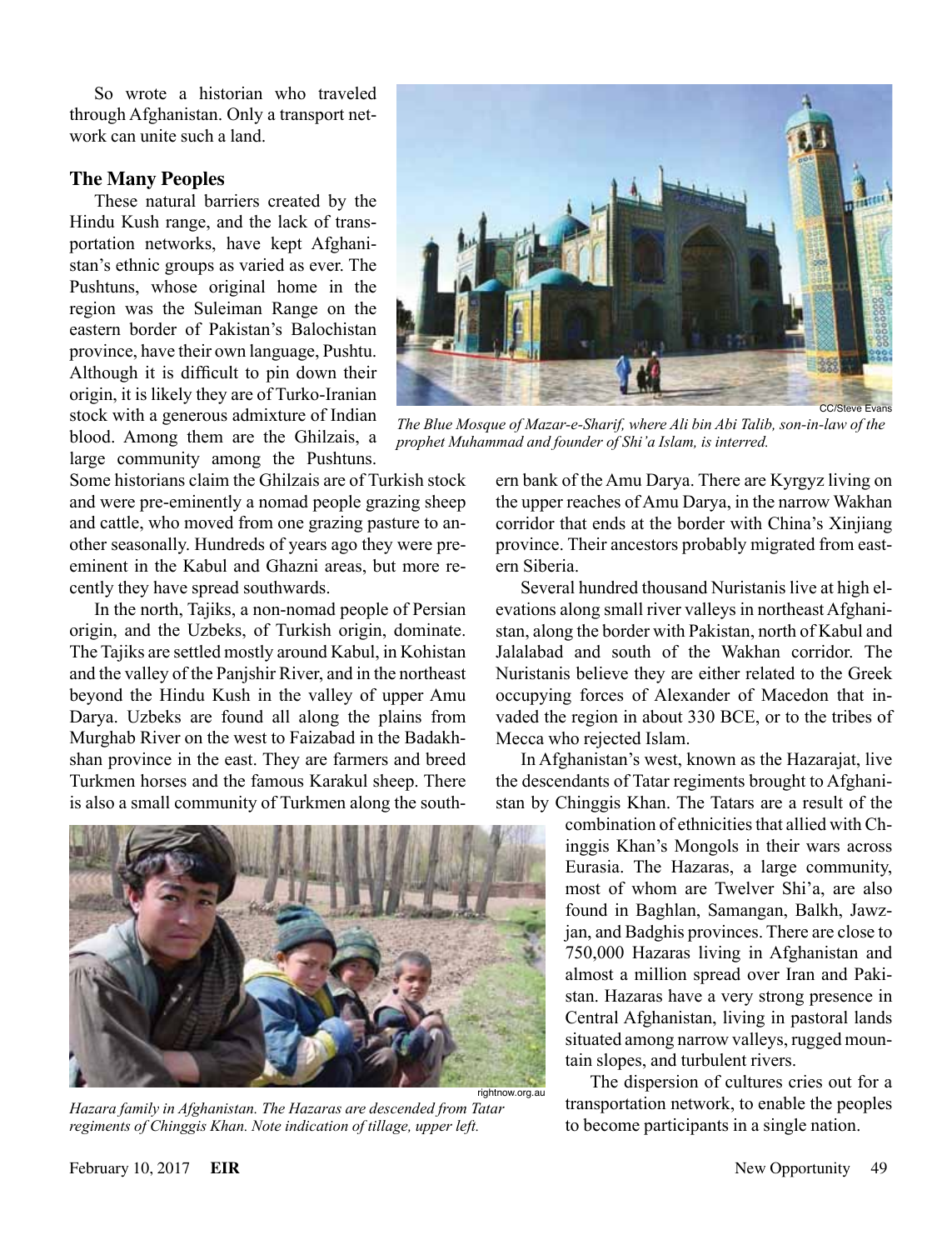#### **Mineral Extraction Awaits Stability**

In addition to inadequate transportation, the organized opium cultivation that profits many, from bankers to bandits, has turned Afghanistan into a center of permanent conflict and insecurity. Thousands of tons of opium are produced annually under the watch of thousands of NATO troops. The cash generated from opium cultivation not only feeds the world's cash-short banks and other vultures, but provides insurgents with arms and cash to carry out destruction and prolong Afghanistan's instability. Unless this menace is completely eradicated, OBOR, or any other plan to build up Afghanistan, will have no effect whatever. On the other hand, once Af-

Afghanistan Ministry of Mines

*Afghanistan's largest copper deposit is here at Mes Aynak, near Kabul.*

ghanistan is stabilized, it could become a truly prosperous nation, while playing a major role as the hub and meeting point of Central Asia, South Asia, and Southwest Asia in the China-led OBOR.

Unlike many Central Asian nations, but like South Asian nations, Afghanistan is not an oil producing country. The country imports petroleum products such as diesel, gasoline, and jet fuel from Pakistan and Uzbekistan, with limited volumes from Turkmenistan and Iran. But Afghanistan is rich in mineral wealth and also has the potential to become an exporter of agricultural products. U.S. hydrologists and mining engineers are working with Afghans southeast of Kabul in conducting tests to determine where mining is feasible. It could take up to 10 years for new mine operations to be established. The deposits are mainly of copper, but also include gold, iron ore, uranium, and precious stones such as emeralds.

Afghanistan's Mes Aynak site, 40 km southeast of Kabul, reportedly has \$100 billion in copper resources underground. In 2008 Kabul awarded a 30-year concession for mining to MCC, a Chinese joint venture. The copper mine development will produce annually approximately 200,000 tons of copper cathode or an equivalent amount of copper concentrate. MCC proposed to build a coal-fired power plant and supply 50 per cent of the power generated to Kabul and the surrounding community, and build a railroad to Xinjiang. Kabul considers Mes Aynak, which is expected to generate about 7,000 jobs, to be a crucial project. Mes Aynak also offers the opportunity to serve as a major anchor project for the development of upstream, downstream, and side-stream linkages as well as ancillary infrastructure that will drive economic growth. The project, however, has not taken off.

Mes Aynak is host to a trove of archeological ruins in a settlement that includes Buddhist statues, stupas (shrines), and a monastery complex dating from the time of the ancient Silk Road, when this area was a part of Gandhara. Gandhara provided major cultural impulses eastward along the Silk Road, including Greco-Buddhist sculptural styles. The settlement reached the peak of its prosperity in the fifth century CE. There are also remains at a lower level that date to the Bronze Age, about 3,000 BCE. International efforts are afoot to prevent or greatly delay the exploitation of the copper deposits, which would destroy any remains that had not been rescued. The motivation, however, is a combination of bad and good intentions.

Another major mining project that is yet to take off is the plan for an iron ore mine at Hajigak in Bamiyan Province, west of Kabul. Hajigak is the largest iron ore oxide deposit in Afghanistan—with 1.8 billion metric tons of ore—and is also Asia's largest untapped iron ore deposit. Seven of its 16 zones have been studied in detail. While concessions have been discussed with the Indian consortium SAIL-Affisco, consisting of seven companies with support from India's government, contracts have not been signed and no work is underway in Hajigak.

Stability is a key to progress in mining.

#### **Eradicate Opium, Modernize Agriculture**

Wheat is Afghanistan's most important crop, followed by barley, corn, and rice, grown mostly in the northern plains, a region that extends eastward from the Iranian border to the foothills of the Pamir mountain range near the Tajikistan border. Cotton is another im